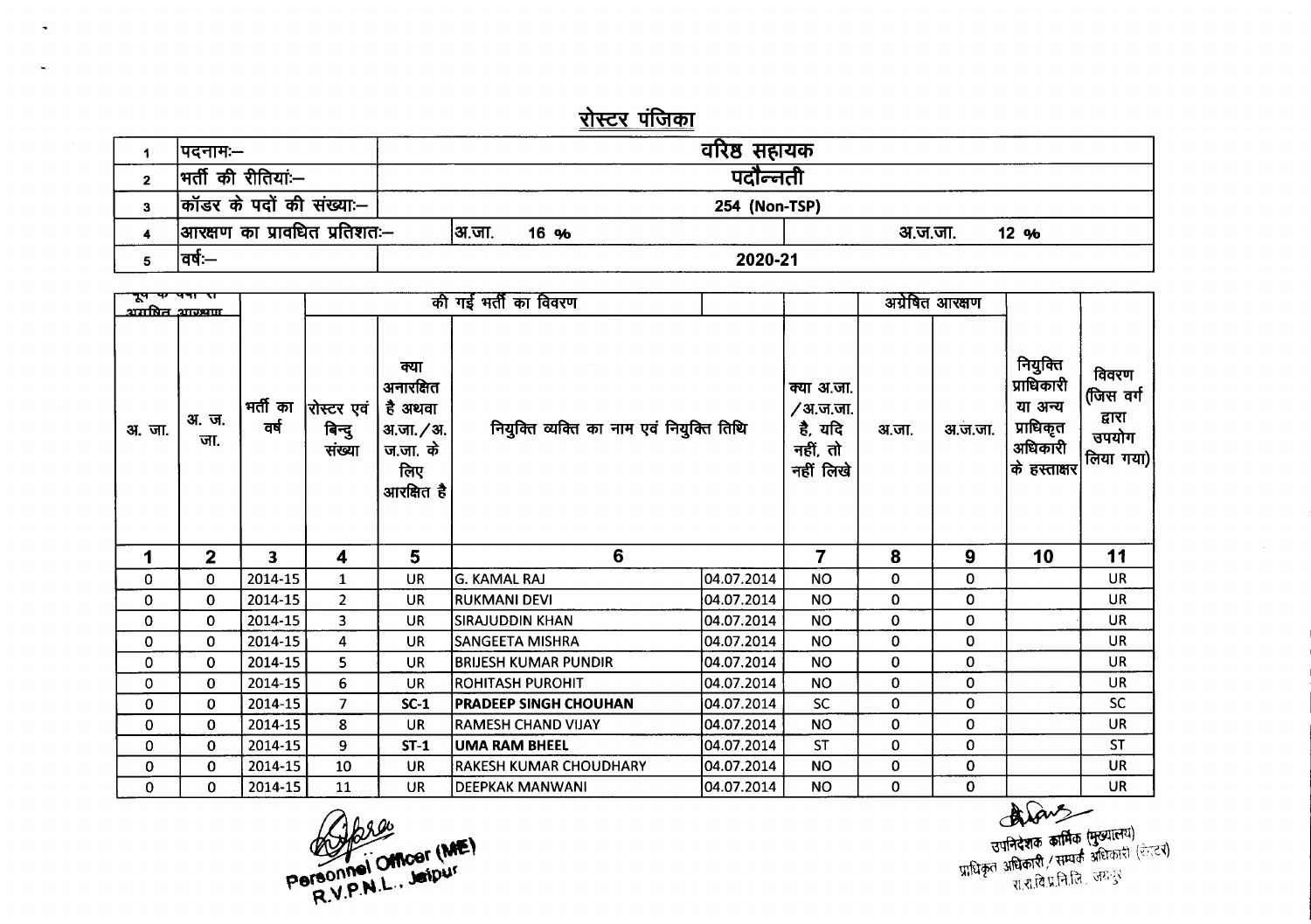| $\Omega$     | 0            | 2014-15 | 12 | UR        | <b>JAIDESH BHAT</b>             | 04.07.2014  | <b>NO</b> | 0            | $\Omega$     | <b>UR</b> |
|--------------|--------------|---------|----|-----------|---------------------------------|-------------|-----------|--------------|--------------|-----------|
| $\mathbf 0$  | $\Omega$     | 2014-15 | 13 | $SC-2$    | <b>KULDEEP KUMAR</b>            | 04.07.2014  | <b>SC</b> | $\mathbf{0}$ | $\Omega$     | <b>SC</b> |
| $\Omega$     | 0            | 2014-15 | 14 | <b>UR</b> | <b>MANISH GARG</b>              | 04.07.2014  | <b>NO</b> | $\mathbf{0}$ | 0            | <b>UR</b> |
| 0            | 0            | 2014-15 | 15 | <b>UR</b> | <b>ANIL KUMAR SHARMA</b>        | 04.07.2014  | NO.       | 0            | $\mathbf 0$  | <b>UR</b> |
| 0            | 0            | 2014-15 | 16 | <b>UR</b> | PUSHPENDRA SINGH CHOUHAN        | 04.07.2014  | <b>NO</b> | 0            | $\Omega$     | <b>UR</b> |
| $\mathbf 0$  | 0            | 2017-18 | 17 | $ST-2$    | <b>UMESH KUMAR MEENA</b>        | 101.04.2017 | <b>ST</b> | 0            | $\Omega$     | <b>ST</b> |
| $\mathbf 0$  | $\Omega$     | 2014-15 | 18 | <b>UR</b> | <b>GOPAL MAHESHWARI</b>         | 04.07.2014  | <b>NO</b> | $\Omega$     | $\Omega$     | <b>UR</b> |
| $\mathbf 0$  | 0            | 2017-18 | 19 | $SC-3$    | <b>ASHOK SAMARIA</b>            | 01.04.2017  | <b>SC</b> | 0            | 0            | <b>SC</b> |
| $\mathbf 0$  | 0            | 2014-15 | 20 | <b>UR</b> | <b>SHAILENDRA SINGH RATHORE</b> | 04.07.2014  | <b>NO</b> | 0            | $\mathbf 0$  | <b>UR</b> |
| $\mathbf 0$  | $\Omega$     | 2014-15 | 21 | <b>UR</b> | M. ISHWARI                      | 04.07.2014  | <b>NO</b> | 0            | $\Omega$     | <b>UR</b> |
| 0            | 0            | 2014-15 | 22 | UR        | <b>RAVI GUPTA</b>               | 04.07.2014  | <b>NO</b> | 0            | 0            | <b>UR</b> |
| 0            | 0            | 2014-15 | 23 | <b>UR</b> | <b>REKHA SHARMA</b>             | 04.07.2014  | <b>NO</b> | $\mathbf{0}$ | 0            | <b>UR</b> |
| $\mathbf 0$  | 0            | 2014-15 | 24 | <b>UR</b> | ABHINEET MATHUR                 | 04.07.2014  | <b>NO</b> | $\mathbf{0}$ | 0            | <b>UR</b> |
| $\Omega$     | $\Omega$     | 2019-20 | 25 | $ST-3$    | <b>BHANU PRAKASH MEENA</b>      | 101.04.2019 | <b>ST</b> | $\Omega$     | $\Omega$     | <b>ST</b> |
| $\mathbf 0$  | $\Omega$     | 2015-16 | 26 | $SC-4$    | KANA RAM                        | 01.04.2015  | <b>SC</b> | 0            | $\mathbf 0$  | <b>SC</b> |
| 0            | $\mathbf{0}$ | 2015-16 | 27 | <b>UR</b> | <b>ANILA SRIVASTAVA</b>         | 01.04.2015  | <b>NO</b> | 0            | $\mathbf 0$  | <b>UR</b> |
| 0            | $\Omega$     | 2015-16 | 28 | <b>UR</b> | <b>SHYAM SUNDER SHARMA</b>      | 01.01.2016  | <b>NO</b> | 0            | $\Omega$     | <b>UR</b> |
| $\mathbf 0$  | 0            | 2015-16 | 29 | <b>UR</b> | <b>ALOK JAIMAN</b>              | 01.01.2016  | <b>NO</b> | 0            | 0            | <b>UR</b> |
| $\mathbf 0$  | 0            | 2015-16 | 30 | <b>UR</b> | <b>NEELU KAUSHIK</b>            | 01.10.2015  | <b>NO</b> | 0            | $\mathbf 0$  | <b>UR</b> |
| 0            | 0            | 2015-16 | 31 | <b>UR</b> | <b>SANJAY GAUR</b>              | 01.11.2015  | <b>NO</b> | 0            | 0            | <b>UR</b> |
| 0            | 0            | 2017-18 | 32 | $SC-5$    | <b>SUNIL JOYA</b>               | 01.04.2017  | <b>SC</b> | 0            | $\mathbf{0}$ | <b>SC</b> |
| $\mathbf 0$  | $\Omega$     | 2015-16 | 33 | <b>UR</b> | <b>VIJAY SINGH SHEKHAWAT</b>    | 01.11.2015  | <b>NO</b> | 0            | $\Omega$     | <b>UR</b> |
| $\mathbf 0$  | 0            | 2019-20 | 34 | $ST-4$    | <b>VIKAS VERMA</b>              | 01.04.2019  | <b>ST</b> | $\mathbf{0}$ | $\mathbf{0}$ | <b>ST</b> |
| $\mathbf 0$  | 0            | 2015-16 | 35 | <b>UR</b> | <b>SANDEEP BHUKAR</b>           | 01.10.2015  | <b>NO</b> | $\mathbf{0}$ | $\mathbf{0}$ | <b>UR</b> |
| $\mathbf 0$  | 0            | 2015-16 | 36 | UR.       | <b>GUNJAN KUMAR SHARMA</b>      | 01.10.2015  | <b>NO</b> | 0            | $\mathbf 0$  | <b>UR</b> |
| 0            | 0            | 2015-16 | 37 | <b>UR</b> | KRISHAN MURARI SHARMA           | 01.10.2015  | <b>NO</b> | 0            | $\mathbf 0$  | <b>UR</b> |
| 0            | 0            | 2019-20 | 38 | $SC-6$    | <b>SANTOSH KANSAL</b>           | 101.04.2019 | <b>SC</b> | 0            | $\mathbf 0$  | <b>SC</b> |
| $\mathbf 0$  | 0            | 2015-16 | 39 | <b>UR</b> | <b>MANISH SHARMA</b>            | 01.10.2015  | <b>NO</b> | 0            | $\mathbf 0$  | <b>UR</b> |
| $\mathbf{0}$ | 0            | 2015-16 | 40 | <b>UR</b> | AMIT KUMAR PAREEK               | 01.12.2015  | <b>NO</b> | 0            | $\mathbf{0}$ | <b>UR</b> |
| $\mathbf{0}$ | 0            | 2015-16 | 41 | <b>UR</b> | <b>HEMLATA</b>                  | 01.04.2015  | <b>NO</b> | 0            | $\mathbf 0$  | <b>UR</b> |
| $\mathbf 0$  | 0            | 2019-20 | 42 | $ST-5$    | <b>MAMTA GEHLOT</b>             | 01.04.2019  | <b>NO</b> | 0            | $\mathbf{0}$ | <b>ST</b> |
| 0            | 0            | 2015-16 | 43 | <b>UR</b> | <b>DIMPLE SHARMA</b>            | 01.12.2015  | NO.       | 0            | $\Omega$     | <b>UR</b> |
| 0            | 0            | 2020-21 | 44 | $SC-7$    | <b>NEERAJ KUMAR</b>             | 01.04.2020  | <b>SC</b> | 0            | 0            | <b>SC</b> |

Personniel Officer (ME)

 $\tilde{\phantom{a}}$ 

 $\sim$ 

 $\bullet$ 

Orlans - -<br>उपनिदेशक कार्मिक (मुख्यालय)<br>प्राच्चित्र अधिकारी / सम्पर्क अधिकारी (२९९९)<br>- राज्यातिप्रनिर्तित जयनुर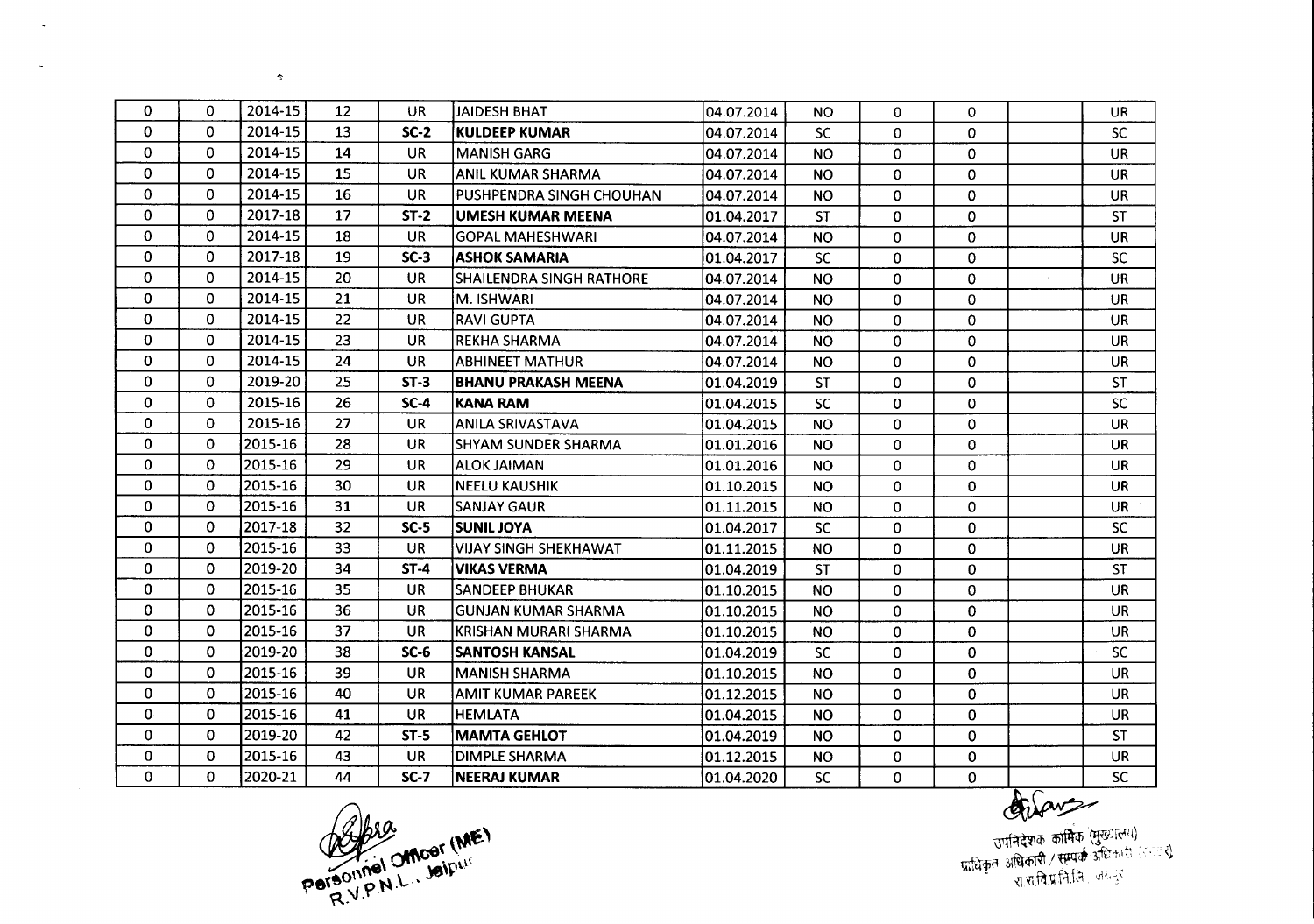| 0            | 0            | 2015-16 | 45 | UR.       | <b>RAKESH KUMAR PAREEK</b>     | 01.04.2015 | <b>NO</b>      | $\mathbf 0$  | $\Omega$     | UR        |
|--------------|--------------|---------|----|-----------|--------------------------------|------------|----------------|--------------|--------------|-----------|
| 0            | $\Omega$     | 2015-16 | 46 | <b>UR</b> | <b>REVTI RAMAN SHARMA</b>      | 01.04.2015 | <b>NO</b>      | $\Omega$     | $\Omega$     | <b>UR</b> |
| $\Omega$     | $\Omega$     | 2015-16 | 47 | UR.       | <b>GUMAN SINGH SHEKHAWAT</b>   | 01.04.2015 | <b>NO</b>      | $\Omega$     | $\Omega$     | <b>UR</b> |
| $\Omega$     | $\Omega$     | 2015-16 | 48 | <b>UR</b> | <b>DHURENDRA PRAKASH BHATI</b> | 01.04.2015 | <b>NO</b>      | $\mathbf 0$  | 0            | <b>UR</b> |
| 0            | 0            | 2015-16 | 49 | UR.       | DINESH KUMAR PANDAL            | 01.04.2015 | <b>NO</b>      | $\mathbf 0$  | $\mathbf 0$  | <b>UR</b> |
| 0            | $\mathbf{0}$ | 2020-21 | 50 | $ST-6$    | <b>SUSHILA MAIDA</b>           | 01.04.2020 | <b>ST</b>      | $\bf{0}$     | $\mathbf 0$  | <b>ST</b> |
| $\Omega$     | $\mathbf{0}$ |         | 51 | $SC-8$    |                                |            |                |              |              |           |
| $\mathbf 0$  | $\mathbf{0}$ | 2015-16 | 52 | <b>UR</b> | <b>SUBHOD KUMAR SHARMA</b>     | 01.04.2015 | <b>NO</b>      | 0            | $\Omega$     | UR        |
| 0            | $\Omega$     | 2015-16 | 53 | <b>UR</b> | <b>PRAMESH GUPTA</b>           | 01.04.2015 | <b>NO</b>      | $\mathbf{0}$ | $\mathbf{0}$ | <b>UR</b> |
| $\Omega$     | $\Omega$     | 2015-16 | 54 | <b>UR</b> | KAILASH CHAND SHARMA           | 01.04.2015 | <b>NO</b>      | $\Omega$     | $\Omega$     | UR        |
| 0            | $\Omega$     | 2015-16 | 55 | UR        | <b>SURENDRA KUMAR</b>          | 01.04.2015 | <b>NO</b>      | 0            | $\mathbf{0}$ | UR        |
| 0            | $\mathbf 0$  | 2015-16 | 56 | <b>UR</b> | <b>MAL SINGH</b>               | 01.04.2015 | NO.            | 0            | 0            | <b>UR</b> |
| 0            | $\mathbf 0$  |         | 57 | $SC-9$    |                                |            |                |              |              |           |
| $\mathbf 0$  | $\Omega$     | 2015-16 | 58 | <b>UR</b> | <b>SAMEER GARG</b>             | 01.04.2015 | N <sub>O</sub> | $\mathbf{0}$ | $\Omega$     | <b>UR</b> |
| $\mathbf 0$  | $\Omega$     |         | 59 | $ST-7$    |                                |            |                |              |              |           |
| $\Omega$     | 0            | 2015-16 | 60 | UR.       | <b>MADAN KHATAT</b>            | 01.04.2015 | NO.            | 0            | 0            | UR        |
| $\mathbf 0$  | 0            | 2015-16 | 61 | <b>UR</b> | RITU JINDAL                    | 01.04.2015 | <b>NO</b>      | 0            | $\mathbf 0$  | UR        |
| 0            | 0            | 2015-16 | 62 | <b>UR</b> | <b>RAM RATAN SAINI</b>         | 01.04.2015 | <b>NO</b>      | $\mathbf 0$  | $\Omega$     | <b>UR</b> |
| $\mathbf{0}$ | 0            |         | 63 | $SC-10$   |                                |            |                |              |              |           |
| $\mathbf{0}$ | 0            | 2015-16 | 64 | UR.       | <b>VIJAY SINGH CHAPLOT</b>     | 01.04.2015 | <b>NO</b>      | 0            | $\mathbf{0}$ | <b>UR</b> |
| 0            | 0            | 2015-16 | 65 | UR        | <b>ANAND PRAKASH TRIVEDI</b>   | 01.04.2015 | <b>NO</b>      | $\bf{0}$     | $\mathbf{0}$ | <b>UR</b> |
| $\mathbf 0$  | $\mathbf{0}$ | 2015-16 | 66 | <b>UR</b> | <b>ABHA JAIN</b>               | 01.04.2015 | <b>NO</b>      | 0            | $\mathbf{0}$ | <b>UR</b> |
| $\Omega$     | 0            |         | 67 | $ST-8$    |                                |            |                |              |              |           |
| $\bf{0}$     | 0            | 2015-16 | 68 | UR.       | SANJAY JAIN                    | 01.04.2015 | <b>NO</b>      | 0            | $\mathbf 0$  | <b>UR</b> |
| $\mathbf 0$  | 0            |         | 69 | $SC-11$   |                                |            |                |              |              |           |
| $\mathbf{0}$ | $\Omega$     | 2015-16 | 70 | <b>UR</b> | <b>HARISH LUDHIYANI</b>        | 01.04.2015 | <b>NO</b>      | $\mathbf{0}$ | $\Omega$     | <b>UR</b> |
| $\mathbf 0$  | 0            | 2015-16 | 71 | <b>UR</b> | RAJNIKANT PALIWAL              | 01.04.2015 | <b>NO</b>      | 0            | $\mathbf 0$  | <b>UR</b> |
| $\mathbf 0$  | 0            | 2015-16 | 72 | <b>UR</b> | NANA LAL KUMAWAT               | 01.04.2015 | <b>NO</b>      | 0            | 0            | UR        |
| $\mathbf 0$  | $\Omega$     | 2015-16 | 73 | <b>UR</b> | <b>UMESH DIXIT</b>             | 01.04.2015 | <b>NO</b>      | $\mathbf 0$  | $\mathbf 0$  | <b>UR</b> |
| $\Omega$     | $\Omega$     | 2015-16 | 74 | <b>UR</b> | SANTOSH KUMAR SHARMA           | 01.04.2015 | <b>NO</b>      | $\mathbf 0$  | $\mathbf{0}$ | <b>UR</b> |
| $\mathbf 0$  | 0            |         | 75 | $ST-9$    |                                |            |                |              |              |           |
| $\Omega$     | 0            |         | 76 | $SC-12$   |                                |            |                |              |              |           |
| $\mathbf 0$  | $\Omega$     | 2015-16 | 77 | <b>UR</b> | PANKAJ JINDAL                  | 01.04.2015 | <b>NO</b>      | 0            | $\mathbf{0}$ | <b>UR</b> |

bsa Parsonniel Micar (ME)

 $\sim$ 

 $\Delta$ 

 $\sim$ 

~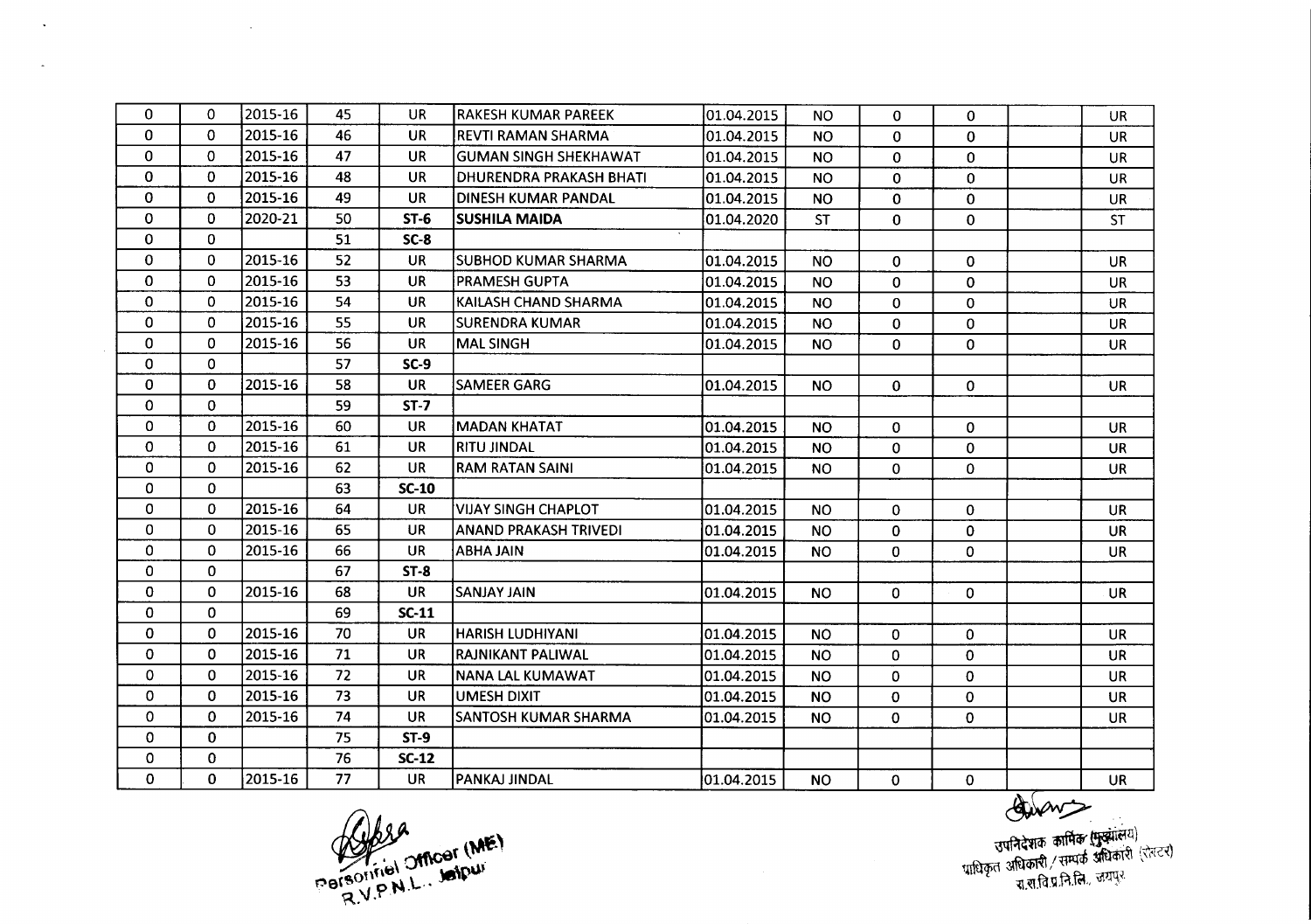| 0            | $\Omega$     | 2015-16 | 78  | <b>UR</b>    | <b>KISHORE KUMAR</b>   | 01.04.2015 | NO.       | 0              | 0            | <b>UR</b> |
|--------------|--------------|---------|-----|--------------|------------------------|------------|-----------|----------------|--------------|-----------|
| $\Omega$     | $\Omega$     | 2015-16 | 79  | <b>UR</b>    | SARIKA SRIVASTAVA      | 01.04.2015 | <b>NO</b> | 0              | 0            | <b>UR</b> |
| $\Omega$     | $\Omega$     | 2015-16 | 80  | <b>UR</b>    | <b>DETTY METHEW</b>    | 01.04.2015 | NO.       | 0              | $\Omega$     | <b>UR</b> |
| 0            | $\Omega$     | 2015-16 | 81  | <b>UR</b>    | PADMA KHATRI           | 01.04.2015 | <b>NO</b> | 0              | $\mathbf 0$  | UR        |
| 0            | $\mathbf{0}$ |         | 82  | $SC-13$      |                        |            |           |                |              |           |
| $\Omega$     | 0            | 2015-16 | 83  | <b>UR</b>    | <b>ANURADHA SHARMA</b> | 01.04.2015 | <b>NO</b> | $\mathbf 0$    | $\Omega$     | <b>UR</b> |
| $\Omega$     | $\Omega$     |         | 84  | <b>ST-10</b> |                        |            |           |                |              |           |
| 0            | 0            | 2015-16 | 85  | <b>UR</b>    | RAMA LACHWANI          | 01.07.2015 | <b>NO</b> | 0              | $\mathbf{0}$ | UR        |
| $\mathbf 0$  | 0            | 2015-16 | 86  | <b>UR</b>    | PRAKASH SARWA          | 01.08.2015 | <b>NO</b> | 0              | $\mathbf{0}$ | UR.       |
| 0            | $\Omega$     | 2015-16 | 87  | <b>UR</b>    | lRAJ KUMAR             | 01.07.2015 | <b>NO</b> | $\mathbf{0}$   | $\Omega$     | <b>UR</b> |
| 0            | 0            |         | 88  | <b>SC-14</b> |                        |            |           |                |              |           |
| 0            | 0            | 2015-16 | 89  | UR.          | KAMAL KISHORE SHARMA   | 01.09.2015 | <b>NO</b> | 0              | $\mathbf 0$  | <b>UR</b> |
| $\mathbf 0$  | $\Omega$     | 2015-16 | 90  | <b>UR</b>    | <b>NEHA GEHLOT</b>     | 01.10.2015 | <b>NO</b> | 0              | $\mathbf 0$  | <b>UR</b> |
| $\mathbf{0}$ | $\Omega$     | 2015-16 | 91  | <b>UR</b>    | USHA KIRAN             | 01.04.2015 | <b>NO</b> | 0              | 0            | <b>UR</b> |
| $\mathbf 0$  | 0            |         | 92  | <b>ST-11</b> |                        |            |           |                |              |           |
| 0            | 0            | 2015-16 | 93  | <b>UR</b>    | MOHD. HUSSAIN          | 01.07.2015 | <b>NO</b> | $\overline{0}$ | $\mathbf 0$  | <b>UR</b> |
| $\mathbf{0}$ | $\Omega$     | 2015-16 | 94  | $SC-15$      |                        |            |           |                |              |           |
| 0            | 0            | 2015-16 | 95  | <b>UR</b>    | SABITHA MOL M.K.       | 01.08.2015 | <b>NO</b> | 0              | 0            | <b>UR</b> |
| 0            | $\mathbf 0$  | 2015-16 | 96  | <b>UR</b>    | <b>RAJAN CHOUDHARY</b> | 01.02.2016 | <b>NO</b> | 0              | $\Omega$     | <b>UR</b> |
| $\mathbf 0$  | $\mathbf{0}$ | 2015-16 | 97  | <b>UR</b>    | DIVYAM MALHOTRA        | 01.03.2016 | <b>NO</b> | 0              | $\mathbf{O}$ | <b>UR</b> |
| $\Omega$     | $\Omega$     |         | 98  | $SC-16$      |                        |            |           |                |              |           |
| $\mathbf 0$  | 0            |         | 99  | $ST-12$      |                        |            |           |                |              |           |
| $\mathbf 0$  | $\mathbf 0$  | 2015-16 | 100 | <b>UR</b>    | <b>GAYATRI KESNANI</b> | 01.04.2015 | <b>NO</b> | 0              | $\mathbf{0}$ | <b>UR</b> |
| $\mathbf{0}$ | 0            | 2017-18 | 101 | <b>UR</b>    | ISHRAWAN KUMAR         | 01.04.2017 | <b>NO</b> | 0              | $\mathbf{0}$ | <b>UR</b> |
| 0            | $\Omega$     | 2017-18 | 102 | <b>UR</b>    | <b>MOOL CHAND RAO</b>  | 01.04.2017 | <b>NO</b> | 0              | $\mathbf 0$  | <b>UR</b> |
| $\mathbf 0$  | $\Omega$     | 2017-18 | 103 | <b>UR</b>    | PHOOL SINGH            | 01.04.2017 | <b>NO</b> | 0              | 0            | <b>UR</b> |
| 0            | $\mathbf 0$  | 2017-18 | 104 | <b>UR</b>    | <b>RATAN RAJ</b>       | 01.04.2017 | <b>NO</b> | $\mathbf{0}$   | $\mathbf{0}$ | <b>UR</b> |
| $\mathbf{0}$ | $\mathbf{0}$ | 2017-18 | 105 | <b>UR</b>    | <b>JWALA PRASAD</b>    | 01.04.2017 | NO.       | $\mathbf{0}$   | $\mathbf{0}$ | <b>UR</b> |
| $\Omega$     | $\mathbf{0}$ | 2017-18 | 106 | <b>UR</b>    | RAINA KANWAR           | 01.04.2017 | <b>NO</b> | 0              | $\mathbf 0$  | <b>UR</b> |
| $\mathbf{0}$ | $\mathbf{0}$ |         | 107 | $SC-17$      |                        |            |           |                |              |           |
| 0            | $\mathbf{0}$ | 2017-18 | 108 | <b>UR</b>    | ANIL KUMAR DIDWANIYA   | 01.04.2017 | <b>NO</b> | $\mathbf{0}$   | $\mathbf{0}$ | <b>UR</b> |
| 0            | 0            | 2017-18 | 109 | $ST-13$      |                        |            |           |                |              |           |
| 0            | 0            | 2017-18 | 110 | <b>UR</b>    | <b>LOKESH PATNI</b>    | 01.04.2017 | <b>NO</b> | 0              | $\mathbf 0$  | <b>UR</b> |

 $\bar{u}$ 

Personnel Officer (ME)

 $\sim$ 

 $\ddot{\phantom{a}}$ 

 $\breve{\phantom{0}}$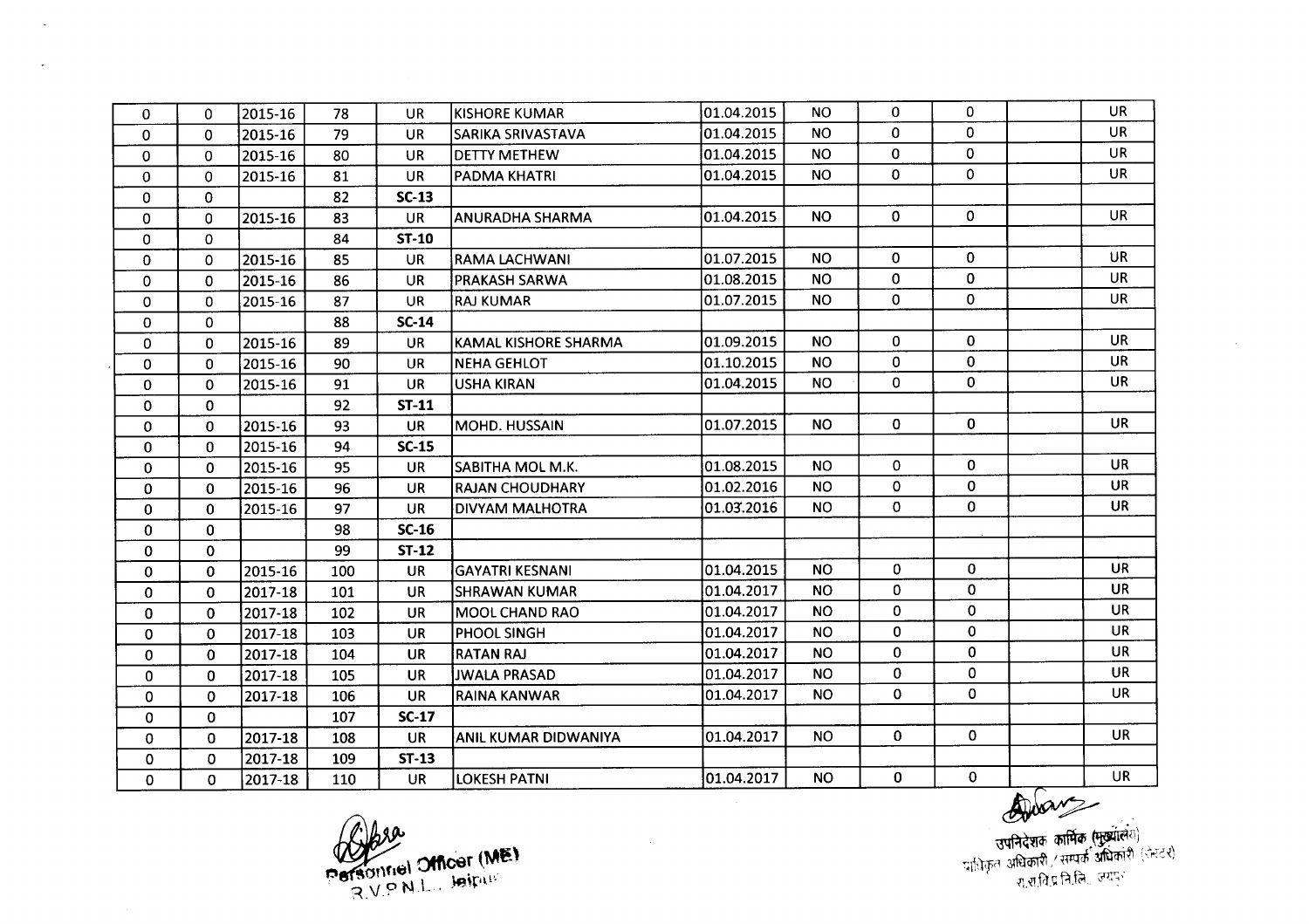| $\mathbf 0$  | 0           | 2017-18 | 111 | <b>UR</b>    | SUDHA RANI SHARMA          | 01.04.2017  | <b>NO</b> | 0            | 0            | <b>UR</b> |
|--------------|-------------|---------|-----|--------------|----------------------------|-------------|-----------|--------------|--------------|-----------|
| 0            | 0           | 2017-18 | 112 | <b>UR</b>    | KANHIYA LAL DHAMANI        | 01.04.2017  | <b>NO</b> | 0            | $\mathbf 0$  | <b>UR</b> |
| $\mathbf 0$  | $\Omega$    |         | 113 | $SC-18$      |                            |             |           |              |              |           |
| $\mathbf 0$  | 0           | 2017-18 | 114 | <b>UR</b>    | <b>DEEPAK MANGAL</b>       | 01.04.2017  | <b>NO</b> | 0            | $\Omega$     | <b>UR</b> |
| $\mathbf 0$  | 0           | 2017-18 | 115 | UR.          | LAXMAN SINGH               | 01.04.2017  | <b>NO</b> | 0            | 0            | <b>UR</b> |
| $\bf{0}$     | 0           | 2017-18 | 116 | <b>UR</b>    | <b>NASIR HUSSAIN</b>       | 01.04.2017  | <b>NO</b> | 0            | $\Omega$     | <b>UR</b> |
| $\bf{0}$     | $\Omega$    |         | 117 | <b>ST-14</b> |                            |             |           |              |              |           |
| $\bf{0}$     | 0           | 2017-18 | 118 | <b>UR</b>    | <b>SUMITA SHARMA</b>       | 01.04.2017  | <b>NO</b> | $\mathbf{0}$ | $\mathbf{0}$ | <b>UR</b> |
| $\mathbf 0$  | 0           |         | 119 | $SC-19$      |                            |             |           |              |              |           |
| $\mathbf 0$  | 0           | 2017-18 | 120 | <b>UR</b>    | <b>RAJENDRA JANGID</b>     | 01.04.2017  | <b>NO</b> | 0            | $\Omega$     | <b>UR</b> |
| 0            | $\Omega$    | 2017-18 | 121 | <b>UR</b>    | <b>ASHOK KUMAR MALI</b>    | 01.04.2017  | <b>NO</b> | 0            | $\mathbf{0}$ | <b>UR</b> |
| $\mathbf 0$  | 0           | 2017-18 | 122 | <b>UR</b>    | <b>PRAHALD KUMAR SAINI</b> | 01.04.2017  | NO.       | 0            | $\mathbf{0}$ | <b>UR</b> |
| 0            | 0           | 2017-18 | 123 | <b>UR</b>    | RAJENDAR KUMAR SHARMA      | 01.04.2017  | <b>NO</b> | 0            | 0            | <b>UR</b> |
| $\mathbf{0}$ | $\Omega$    | 2017-18 | 124 | <b>UR</b>    | <b>ISHWAR KUMAWAT</b>      | 01.04.2017  | <b>NO</b> | 0            | $\mathbf{0}$ | <b>UR</b> |
| $\mathbf 0$  | 0           |         | 125 | $ST-15$      |                            |             |           |              |              |           |
| $\mathbf{0}$ | 0           |         | 126 | <b>SC-20</b> |                            |             |           |              |              |           |
| 0            | 0           | 2017-18 | 127 | <b>UR</b>    | <b>VIKAS YADAV</b>         | 01.04.2017  | <b>NO</b> | $\mathbf{0}$ | 0            | <b>UR</b> |
| $\Omega$     | $\Omega$    | 2017-18 | 128 | <b>UR</b>    | <b>DEEPAK SAWLANI</b>      | 01.04.2017  | <b>NO</b> | $\Omega$     | $\Omega$     | <b>UR</b> |
| 0            | $\Omega$    | 2017-18 | 129 | <b>UR</b>    | ZAKIA                      | 01.04.2017  | <b>NO</b> | $\mathbf 0$  | $\mathbf 0$  | <b>UR</b> |
| 0            | 0           | 2017-18 | 130 | <b>UR</b>    | <b>ALOK RAWAT</b>          | 01.04.2017  | <b>NO</b> | 0            | $\mathbf 0$  | <b>UR</b> |
| 0            | 0           | 2017-18 | 131 | <b>UR</b>    | <b>AJAY KUMAR SHARMA</b>   | 01.04.2017  | <b>NO</b> | $\mathbf 0$  | $\mathbf 0$  | UR        |
| $\mathbf{0}$ | $\Omega$    |         | 132 | $SC-21$      |                            |             |           |              |              |           |
| $\mathbf{0}$ | $\mathbf 0$ | 2017-18 | 133 | <b>UR</b>    | KAMAL KISHORE SHARMA       | 101.04.2017 | <b>NO</b> | $\mathbf{0}$ | $\mathbf{0}$ | <b>UR</b> |
| 0            | $\Omega$    |         | 134 | $ST-16$      |                            |             |           |              |              |           |
| $\mathbf 0$  | $\mathbf 0$ | 2017-18 | 135 | <b>UR</b>    | DINESH CHAND VAISHNAV      | 01.04.2017  | <b>NO</b> | $\mathbf{0}$ | $\Omega$     | <b>UR</b> |
| $\mathbf 0$  | $\Omega$    | 2018-19 | 136 | <b>UR</b>    | <b>VINAY CHOUDHARY</b>     | 01.04.2018  | <b>NO</b> | 0            | $\mathbf 0$  | UR        |
| $\mathbf 0$  | 0           | 2018-19 | 137 | <b>UR</b>    | <b>NARAIN SINGH</b>        | 01.04.2018  | <b>NO</b> | 0            | 0            | UR        |
| 0            | 0           |         | 138 | $SC-22$      |                            |             |           |              |              |           |
| $\mathbf{0}$ | 0           | 2018-19 | 139 | <b>UR</b>    | <b>NITIN SAXENA</b>        | 01.04.2018  | <b>NO</b> | $\mathbf{0}$ | $\mathbf 0$  | <b>UR</b> |
| $\mathbf{0}$ | 0           | 2018-19 | 140 | <b>UR</b>    | <b>REENA BARARA</b>        | 01.04.2018  | <b>NO</b> | 0            | 0            | <b>UR</b> |
| $\mathbf 0$  | 0           | 2018-19 | 141 | <b>UR</b>    | VISHNU KUMAR SHARMA        | 01.04.2018  | NO.       | 0            | $\mathbf 0$  | UR.       |
| $\mathbf 0$  | 0           |         | 142 | <b>ST-17</b> |                            |             |           |              |              |           |
| $\mathbf 0$  | 0           | 2018-19 | 143 | <b>UR</b>    | <b>HIMANSHU GUPTA</b>      | 01.04.2018  | <b>NO</b> | 0            | $\mathbf 0$  | UR        |

 $20 - 68$ Personnel Officer (ME)

 $\sim$ 

 $\mathbf{A}$ 

उपनिदेशक कार्मिक (मुख्यालय) <sub>.</sub> प्राधिकर्ता अधिकारी / सम्पर्क-अधिकारी (रRCX) रा.रा.वि.प्र.नि.जि., जय

 $#$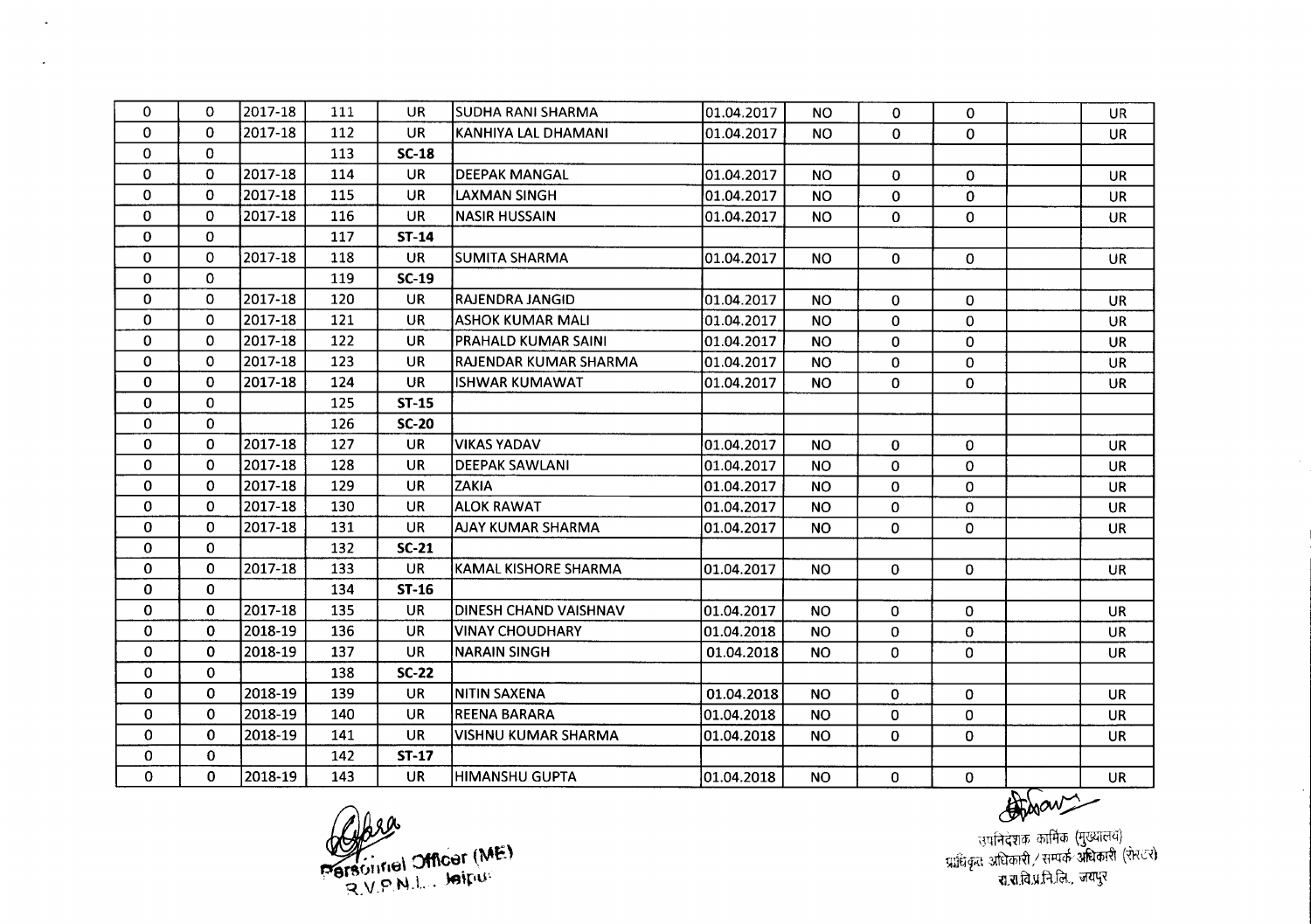| $\mathbf 0$  | 0            |         | 144 | $SC-23$      |                           |            |           |                |              |           |
|--------------|--------------|---------|-----|--------------|---------------------------|------------|-----------|----------------|--------------|-----------|
| $\mathbf 0$  | 0            | 2018-19 | 145 | <b>UR</b>    | <b>ABHISHEK MATHUR</b>    | 01.04.2018 | <b>NO</b> | $\mathbf{0}$   | $\mathbf{0}$ | <b>UR</b> |
| $\Omega$     | $\bf{0}$     | 2018-19 | 146 | <b>UR</b>    | <b>ROSHNI SINGH</b>       | 01.04.2018 | <b>NO</b> | 0              | $\mathbf{0}$ | <b>UR</b> |
| $\mathbf 0$  | $\mathbf 0$  | 2018-19 | 147 | <b>UR</b>    | HITESH CHOUHAN            | 01.04.2018 | <b>NO</b> | 0              | 0            | <b>UR</b> |
| 0            | $\mathbf{0}$ | 2018-19 | 148 | <b>UR</b>    | <b>NISHA CHIPPA</b>       | 01.04.2018 | <b>NO</b> | $\mathbf 0$    | 0            | <b>UR</b> |
| $\mathbf 0$  | $\Omega$     | 2018-19 | 149 | <b>UR</b>    | V. KALPANA                | 01.04.2018 | <b>NO</b> | $\mathbf{O}$   | $\Omega$     | <b>UR</b> |
| $\mathbf{0}$ | $\mathbf 0$  |         | 150 | $SC-24$      |                           |            |           |                |              |           |
| 0            | 0            |         | 151 | $ST-18$      |                           |            |           |                |              |           |
| 0            | $\Omega$     | 2018-19 | 152 | <b>UR</b>    | <b>BHANWAR SINGH</b>      | 01.04.2018 | <b>NO</b> | $\mathbf{0}$   | $\mathbf{0}$ | <b>UR</b> |
| $\mathbf 0$  | $\Omega$     | 2018-19 | 153 | <b>UR</b>    | <b>MANISH SHARMA</b>      | 01.04.2018 | <b>NO</b> | 0              | $\mathbf 0$  | <b>UR</b> |
| 0            | $\Omega$     | 2018-19 | 154 | UR           | PRATEEK SINGH RANAWAT     | 01.04.2018 | <b>NO</b> | 0              | $\mathbf 0$  | <b>UR</b> |
| $\bf{0}$     | 0            | 2018-19 | 155 | <b>UR</b>    | <b>AMIT VYAS</b>          | 01.04.2018 | <b>NO</b> | $\overline{0}$ | $\mathbf 0$  | <b>UR</b> |
| $\mathbf{0}$ | $\Omega$     | 2018-19 | 156 | <b>UR</b>    | ATUL KUMAR KIRADU         | 01.04.2018 | <b>NO</b> | $\Omega$       | $\Omega$     | <b>UR</b> |
| $\mathbf 0$  | $\Omega$     |         | 157 | $SC-25$      |                           |            |           |                |              |           |
| $\mathbf 0$  | 0            | 2018-19 | 158 | <b>UR</b>    | <b>KANHIYA LAL</b>        | 01.04.2018 | <b>NO</b> | 0              | $\mathbf{0}$ | <b>UR</b> |
| 0            | 0            |         | 159 | <b>ST-19</b> |                           |            |           |                |              |           |
| $\mathbf 0$  | 0            | 2018-19 | 160 | <b>UR</b>    | <b>ANITA DEVI</b>         | 01.04.2018 | <b>NO</b> | 0              | $\Omega$     | <b>UR</b> |
| 0            | $\mathbf 0$  | 2018-19 | 161 | <b>UR</b>    | <b>NEHA SHARMA</b>        | 01.04.2018 | <b>NO</b> | 0              | $\mathbf 0$  | UR        |
| $\bf{0}$     | $\mathbf 0$  | 2018-19 | 162 | <b>UR</b>    | <b>RINKY SINGHAL</b>      | 01.04.2018 | <b>NO</b> | 0              | $\mathbf 0$  | <b>UR</b> |
| $\mathbf 0$  | $\mathbf 0$  |         | 163 | $SC-26$      |                           |            |           |                |              |           |
| $\mathbf 0$  | $\Omega$     | 2018-19 | 164 | <b>UR</b>    | <b>RAJESH KUMAR</b>       | 01.04.2018 | <b>NO</b> | 0              | $\Omega$     | <b>UR</b> |
| $\mathbf 0$  | $\Omega$     | 2018-19 | 165 | <b>UR</b>    | <b>GIRISH PANDEY</b>      | 01.04.2018 | <b>NO</b> | 0              | $\mathbf 0$  | <b>UR</b> |
| $\Omega$     | $\Omega$     | 2018-19 | 166 | <b>UR</b>    | NISHA KUMARI KUMAWAT      | 01.04.2018 | <b>NO</b> | 0              | 0            | <b>UR</b> |
| $\mathbf 0$  | $\Omega$     |         | 167 | <b>ST-20</b> |                           |            |           |                |              |           |
| $\mathbf 0$  | $\Omega$     | 2018-19 | 168 | <b>UR</b>    | LALITESH KUMAR            | 01.04.2018 | <b>NO</b> | 0              | $\mathbf 0$  | <b>UR</b> |
| $\bf{0}$     | $\mathbf{0}$ |         | 169 | <b>SC-27</b> |                           |            |           |                |              |           |
| $\mathbf 0$  | $\mathbf{0}$ | 2018-19 | 170 | <b>UR</b>    | ISUMAN KANWAR             | 01.04.2018 | <b>NO</b> | $\mathbf{0}$   | 0            | <b>UR</b> |
| $\mathbf 0$  | $\mathbf{0}$ | 2018-19 | 171 | <b>UR</b>    | <b>SHARIF MOHD, KOHRI</b> | 01.04.2018 | <b>NO</b> | $\Omega$       | $\mathbf 0$  | <b>UR</b> |
| $\Omega$     | $\Omega$     | 2018-19 | 172 | <b>UR</b>    | <b>ANJU SAINI</b>         | 01.04.2018 | <b>NO</b> | $\mathbf{0}$   | $\Omega$     | <b>UR</b> |
| $\mathbf 0$  | $\mathbf{0}$ | 2018-19 | 173 | <b>UR</b>    | <b>RAVINDRA SINGH</b>     | 01.04.2018 | <b>NO</b> | 0              | $\bf{0}$     | <b>UR</b> |
| $\mathbf 0$  | $\Omega$     | 2018-19 | 174 | <b>UR</b>    | <b>VIKASH SHARMA</b>      | 01.04.2018 | <b>NO</b> | $\mathbf{0}$   | $\mathbf{0}$ | <b>UR</b> |
| $\mathbf 0$  | 0            |         | 175 | $ST-21$      |                           |            |           |                |              |           |
| $\mathbf{0}$ | 0            |         | 176 | $SC-28$      |                           |            |           |                |              |           |

 $\mathscr{A}$ bre Personnel Officer (ME)

 $\sim$ 

 $\overline{a}$ 

Chrows

उपनिदेशक कार्मिक (मुख्यालय)<br>उपनिदेशक कार्मिक अधिकारी (रोस्टरी<br>उपनिदेश करी सामिन्न करानु

 $\sim$